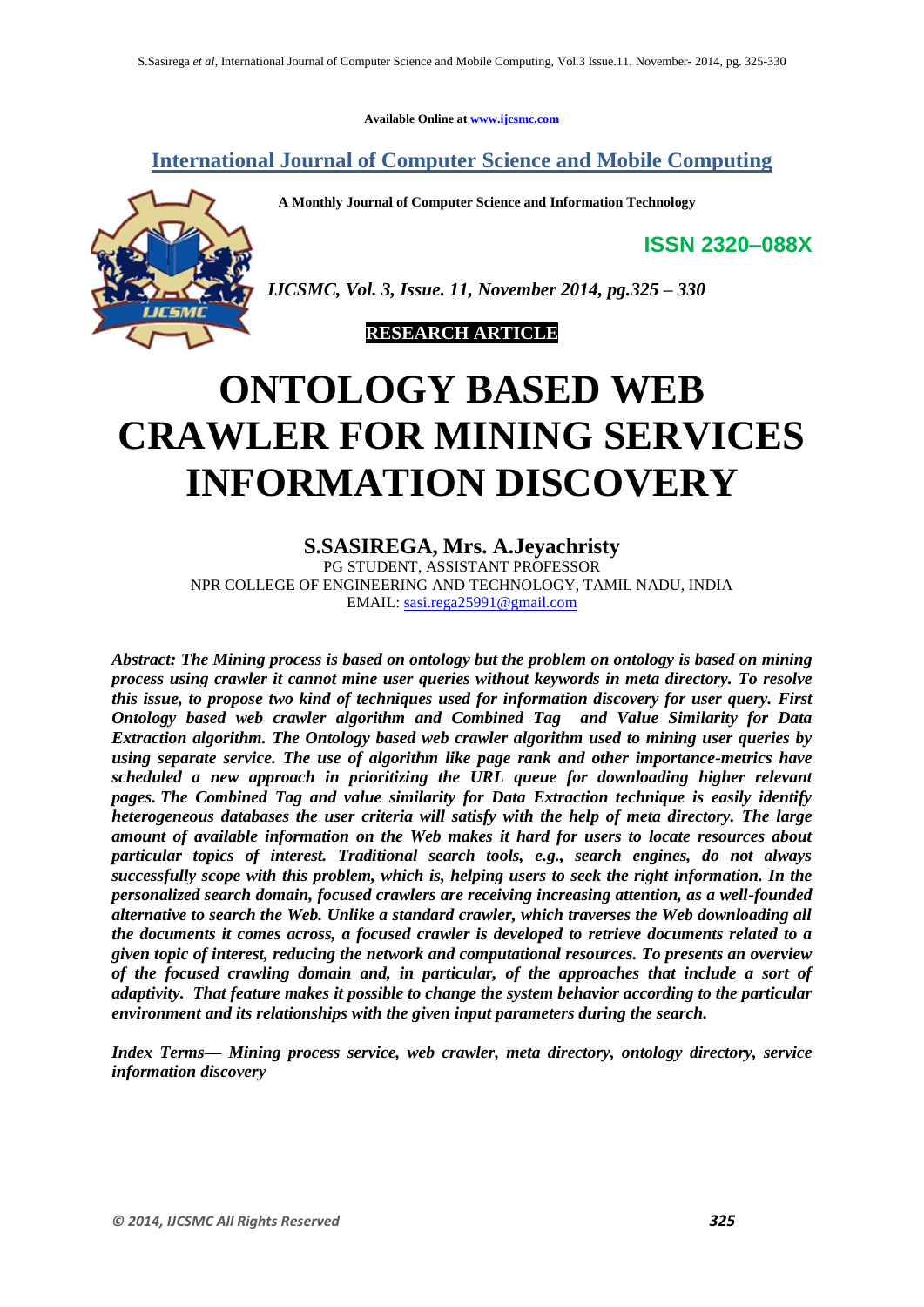#### **1. INTRODUCTION**

An Ontology is a Specification of a Conceptualization. An Ontology provide a shared vocabulary, which can be used to model a domain, that is, the type of objects and/or concepts that exist and their properties and relations. A conceptualization can be defined as an intensional semantic structure that encodes implicit knowledge constraining the structure of a piece of a domain. Ontology is a (partial) specification of this structure, it is usually a logical theory that expresses the conceptualization explicitly in some language. Conceptualization is language independent, while ontology is language dependent.

Ontology is important for the purpose of enabling knowledge sharing and reuse. An ontology is in this context a specification used for making ontological commitments. Practically, an ontological commitment is an agreement to use a vocabulary (i.e., ask queries and make assertions) in a way that is consistent (but not complete) with respect to the theory specified by an ontology. Agents then commit to ontologies and ontologies are designed so that the knowledge can be shared among these agents. After an ontology is developed, it is used, reused, and related to other ontologies, and also needs to be maintained. These tasks may be easier when an ontology is designed with these tasks in mind. For example, building ontology on an shared upper ontology and using a modular design usually means easier use and maintenance. In this chapter we describe operations on ontologies, relations between ontologies, and a classification of ontologies.

It is possible that one application uses multiple ontologies, especially when using modular design of ontologies or when we need to integrate with systems that use other ontologies. In this case, some operations on ontologies may be needed in order to work with all of them. We will summarize some of these operations. The terminology in this areas is still not stable and different authors may use these terms in a bit shifted meaning, and so the terms may overlap, however, all of these operations are important for maintenance and integration of ontologies. Merge of ontologies means creation of a new ontology by linking up the existing ones.

Alignment is a process of mapping between ontologies in both directions whereas it is possible to modify original ontologies so that suitable translation exists (i.e., without losing information during mapping). Thus it is possible to add new concepts and relations to ontologies that would form suitable equivalents for mapping. The specification of alignment is called articulation. Alignment, as well as mapping, may be partial only.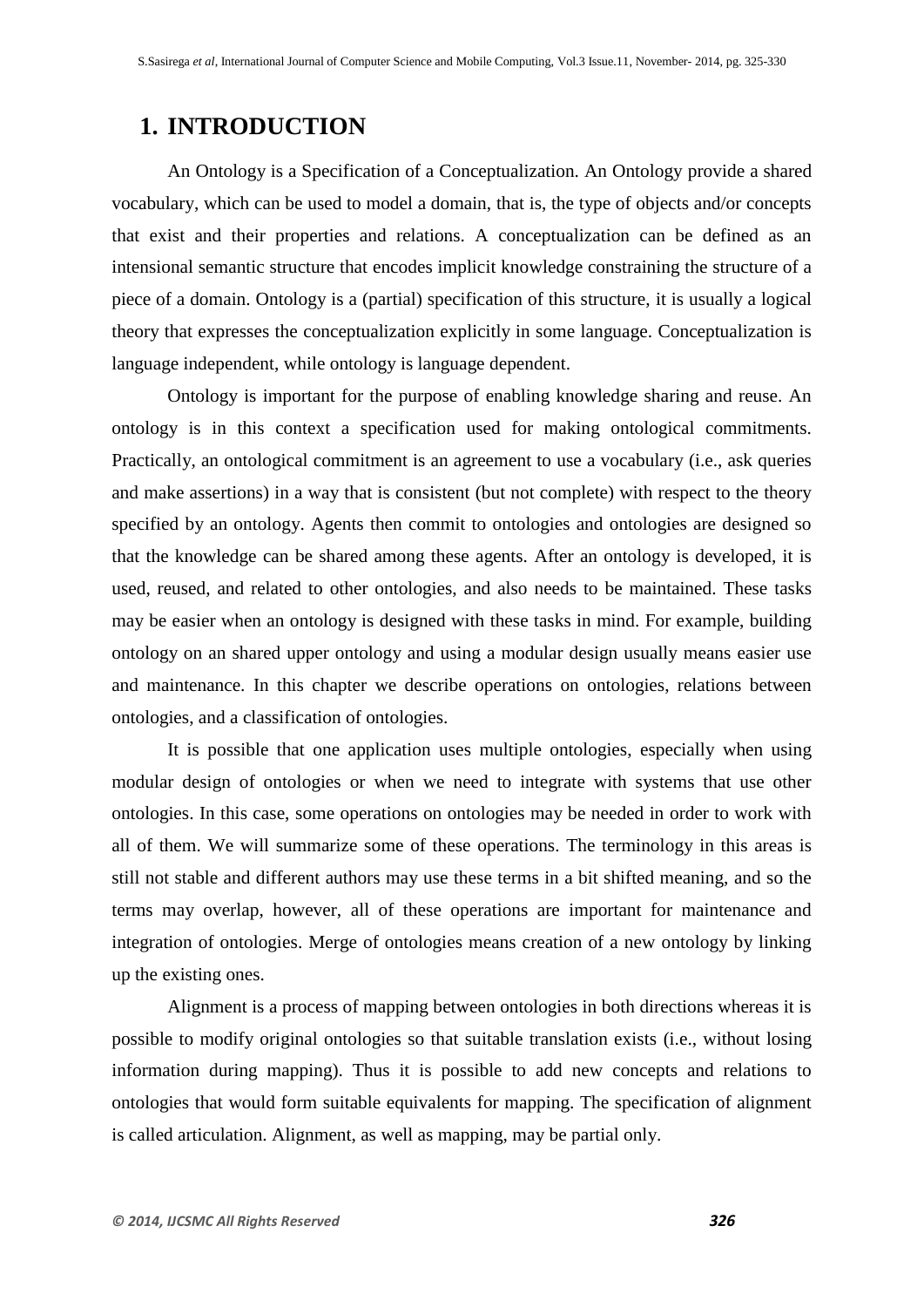Refinement is mapping from ontology A to another ontology B so that every concept of ontology A has equivalent in ontology B, however primitive concepts from ontology A may correspond to non-primitive (defined) concepts of ontology B. Refinement defines partial ordering of ontologies.

Unification is aligning all of the concepts and relations in ontologies so that inference in one ontology can be mapped to inference in other ontology and vice versa. Unification is usually made as refinement of ontologies in both directions.

Integration is a process of looking for the same parts of two different ontologies A and B while developing new ontology C that allows to translate between ontologies A and B and so allows interoperability between two systems where one uses ontology A and the other uses ontology B. The new ontology C can replace ontologies A and B or can be used as an interlingua for translation between these two ontologies. Depending on the differences between A and B, new ontology C may not be needed and only translation between A and B is the result of integration. In other words, depending on the number of changes between ontologies A and B during development of ontology C the level of integration can range from alignment to unification.

Inheritance means that ontology A inherits everything from ontology B. It inherits all concepts, relations and restrictions or axioms and there is no inconsistency introduced by additional knowledge contained in ontology A. This term is important for modular design of ontologies) where an upper ontology describes general knowledge and a lower application ontology adds knowledge needed only for the particular application. Inheritance defines partial ordering between ontologies.

 The System is identifying user query result with the help of semantic web and ontology based. Exact Matching and generating result rank basis. This could be useful to every search process based data mining, crawling the valid information from data repository by using Meta Directory. It is definitely a platform they are comfortable with communicating on.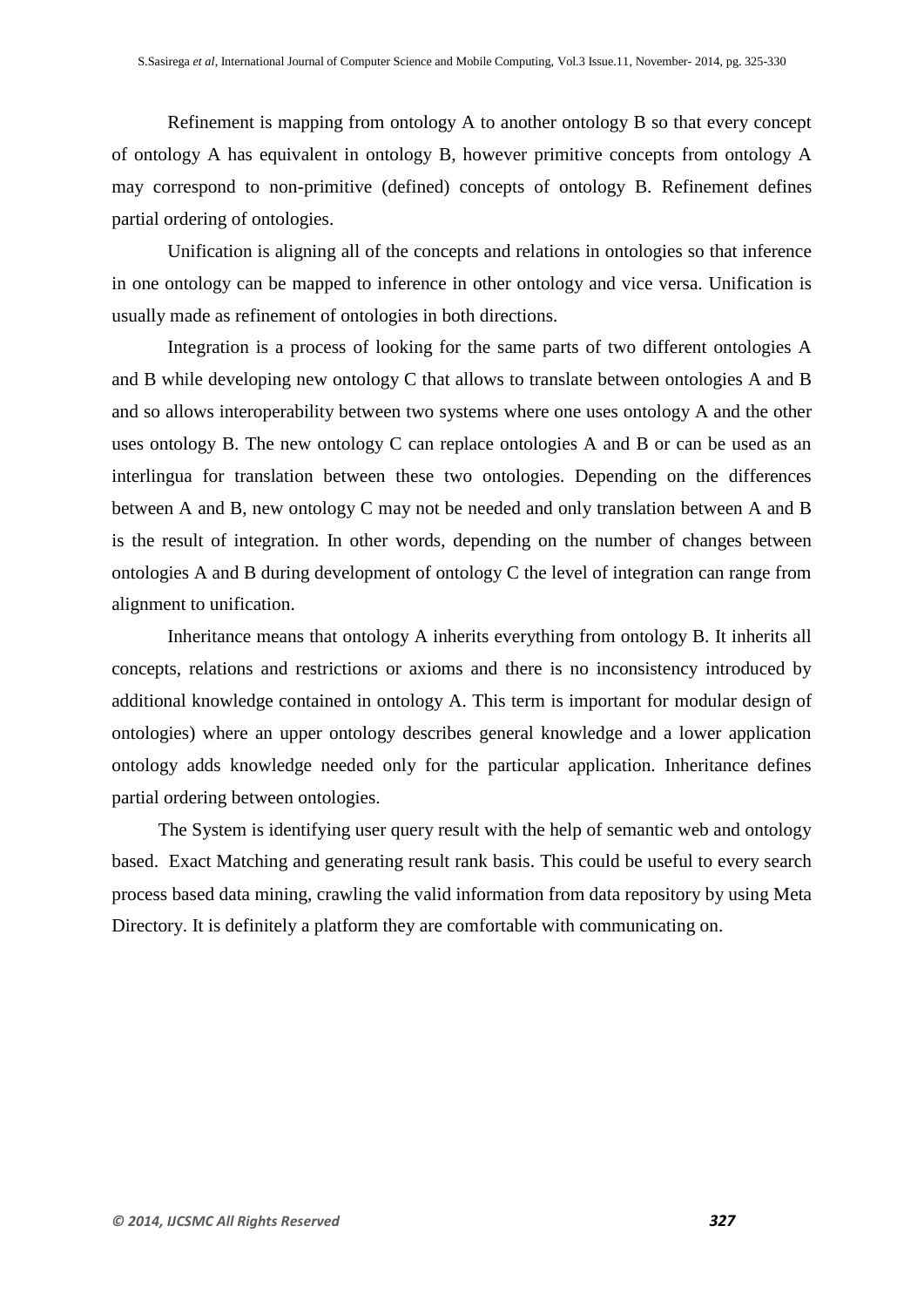#### **2. LITERATURE SURVEY**

## **2.1 Self-Adaptive Semantic Focused Crawler for Mining Services Information Discovery**

The service users may encounter three major issues – heterogeneity, ubiquity, and ambiguity, when searching for mining service information over the Internet. To present the framework of a novel self-adaptive semantic focused crawler – SASF crawler, with the purpose of precisely and efficiently discovering, formatting, and indexing mining service information over the Internet, by taking into account the three major issues. This framework incorporates the technologies of semantic focused crawling and ontology learning, in order to maintain the performance of this crawler, regardless of the variety in the Web environment. The innovations of this research lie in the design of an unsupervised framework for vocabularybased ontology learning, and a hybrid algorithm for matching semantically relevant concepts and metadata. To design a mining service ontology and a mining service metadata schema to solve the problem of self-adaptive service information discovery for the mining service industry.

### **2.2 Focused crawling for automatic service discovery, annotation, and classification in industrial digital ecosystems**

Digital Ecosystems make use of Service Factories for service entities' publishing, classification, and management. However, before the emergence of Digital Ecosystems, there existed ubiquitous and heterogeneous service information in the Business Ecosystems environment. Therefore, dealing with the preexisting service information becomes a crucial issue in Digital Ecosystems. In order to resolve this issue, to present a conceptual framework for a semantic focused crawler, with the purpose of automatically discovering, annotating, and classifying the service information with the Semantic Web technologies.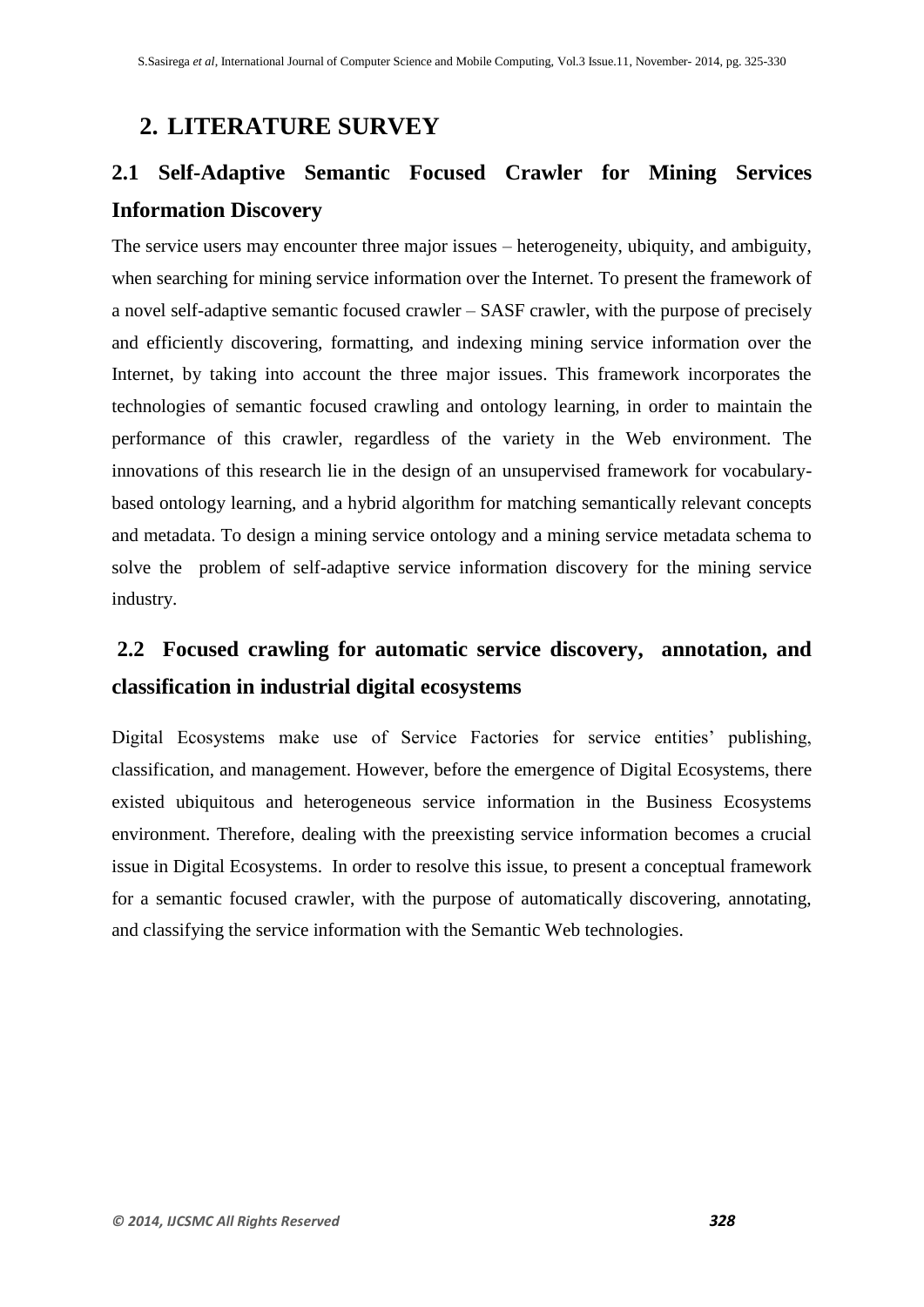# **2.3 A framework for discovering and classifying ubiquitous services in digital health ecosystems**

A digital ecosystem is a widespread type of ubiquitous computing environment comprised of ubiquitous, geographically dispersed, and heterogeneous species, technologies and services. As a sub-domain of the digital ecosystems, digital health ecosystems are crucial for the stability and sustainable development of the digital ecosystems. Since the service information in the digital health ecosystems exhibits the same features as those in the digital ecosystems, it is difficult for a service consumer to precisely and quickly retrieve a service provider for a given health service request. Consequently, it is a matter of urgency that a technology is developed to discover and classify the health service information obtained from the digital health ecosystems. A survey of state-of-the-art semantic service discovery technologies reveals that no significant research effort has been made in this area. Hence, To present a framework for discovering and classifying the vast amount of service information present in the digital health ecosystems. The framework incorporates the technology of semantic focused crawler and social classification. A series of experiments are conducted in order to respectively evaluate the framework and the employed mathematical model.

## **2.4 Semantic web services in factory automation: Fundamental insights and research roadmap**

One of the significant challenges for current and future manufacturing systems is that of providing rapid reconfigurability in order to evolve and adapt to mass customization. This challenge is aggravated if new types of processes and components are introduced, as existing components are expected to interact with the novel entities but have no previous knowledge on how to collaborate. This statement not only applies to innovative processes and devices, but is also due to the impossibility to incorporate knowledge in a single device about all types of available system components. To proposes the use of Semantic Web Services in order to overcome this challenge. The use of ontologies and explicit semantics enable performing logical reasoning to infer sufficient knowledge on the classification of processes that machines offer, and on how to execute and compose those processes to carry out manufacturing orchestration autonomously.